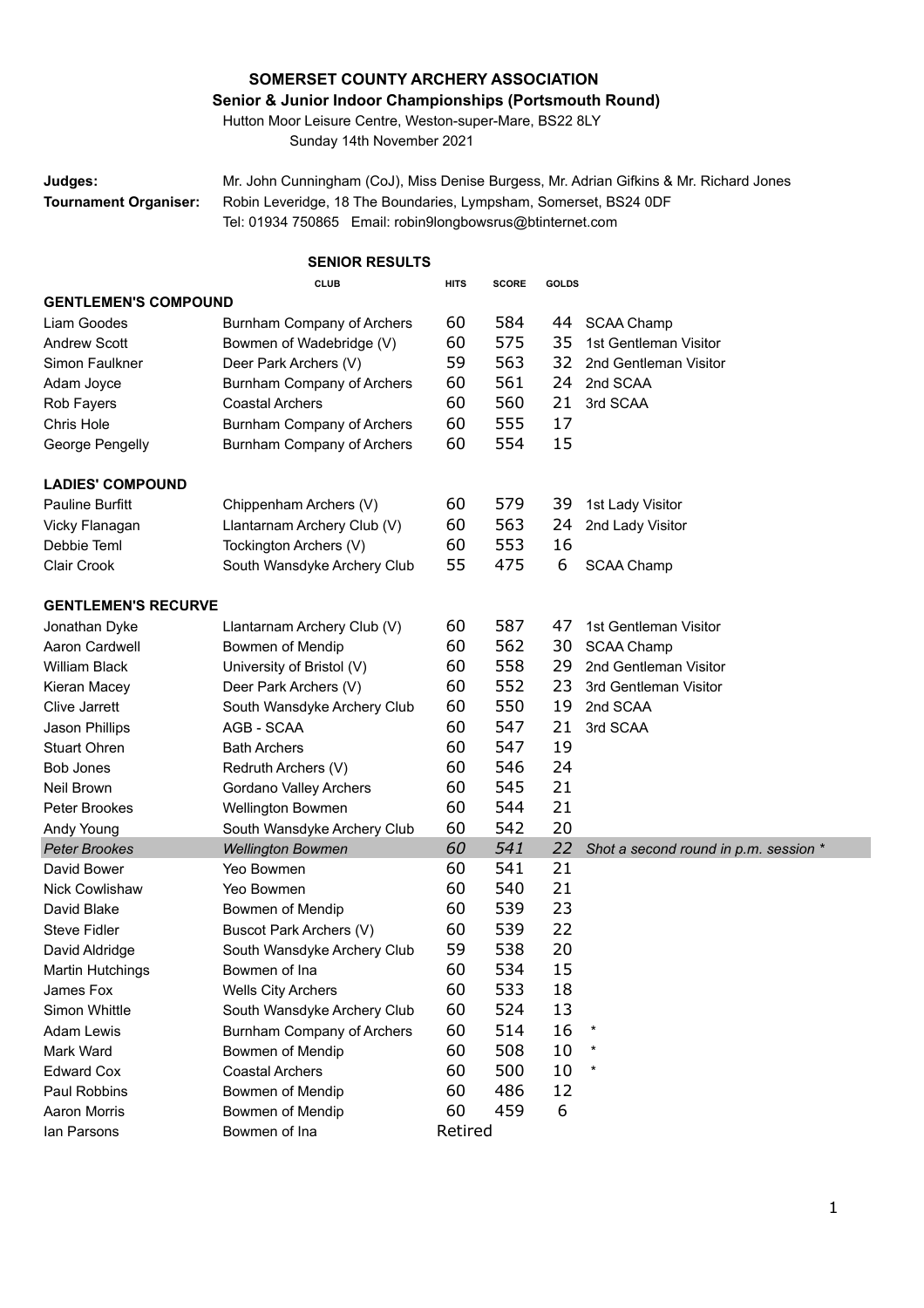|                                                                   | CL UB                                           | HITS        | <b>SCORE</b> | <b>GOLDS</b>      |                                     |
|-------------------------------------------------------------------|-------------------------------------------------|-------------|--------------|-------------------|-------------------------------------|
| <b>LADIES' RECURVE</b>                                            |                                                 |             |              |                   |                                     |
| <b>Thea Rogers</b>                                                | St. Kingsmark Bowmen (V)                        | 60          | 577          | 40                | Shot a second round in p.m. session |
| Thea Rogers                                                       | St. Kingsmark Bowmen (V)                        | 60          | 572          | 32                | 1st Lady Visitor *                  |
| Anne Lewin                                                        | <b>Coastal Archers</b>                          | 60          | 545          | 21                | <b>SCAA Champ</b>                   |
| Janet Ross                                                        | South Wansdyke Archery Club                     | 60          | 529          | 15                | 2nd SCAA                            |
| Karen Macey                                                       | Deer Park Archers (V)                           | 60          | 504          | 13                | 2nd Lady Visitor                    |
| <b>Alison Buck</b>                                                | Buscot Park Archers (V)                         | 60          | 497          | 11                | 3rd Lady Visitor                    |
| <b>Chloe Moore</b>                                                | Bowmen of Mendip                                | 60          | 493          | 10                | 3rd SCAA                            |
| Karen Parsons                                                     | Bowmen of Ina                                   | 60          | 473          | 16                |                                     |
| Andrea Whittle                                                    | South Wansdyke Archery Club                     | 60          | 453          | $\overline{7}$    | $\ast$                              |
| Paula Ionita                                                      | University of Bristol (V)                       | 60          | 447          | 5                 | $^\star$                            |
| <b>Claire Mears</b>                                               | Bowmen of Mendip                                | 48          | 238          | $\mathbf{1}$      | $\ast$                              |
| <b>GENTLEMEN'S BAREBOW</b>                                        |                                                 |             |              |                   |                                     |
| James Annall                                                      | <b>Bath Archers</b>                             | 60          | 559          | 26                | <b>SCAA Champ</b>                   |
| Robert Lygoe                                                      | Deer Park Archers (V)                           | 60          | 547          | 25                | 1st Gentleman Visitor               |
| lan Bailey                                                        | Bowmen of Danesfield                            | 60          | 515          | 12                | 2nd SCAA                            |
| John Butler                                                       | Chippenham Archers (V)                          | 60          | 514          | 13                | 2nd Gentleman Visitor               |
| Ron Venables                                                      | Burnham Company of Archers                      | 60          | 490          | 9                 | 3rd SCAA                            |
| David Sheppard                                                    | Wellington Bowmen                               | 60          | 487          | 6                 |                                     |
| Jeremy Hidderley                                                  | Wellington Bowmen                               | 60          | 424          | 6                 |                                     |
| Anthony Henderson                                                 | <b>Wells City Archers</b>                       | 60          | 418          | 5                 |                                     |
| Allen Hanley                                                      | Bowmen of Mendip                                | 57          | 315          | $\mathbf 1$       |                                     |
| <b>LADIES' BAREBOW</b>                                            |                                                 |             |              |                   |                                     |
| Karen Grassie                                                     | Exeter Company of Archers (V)                   | 60          | 529          | 16                | 1st Lady Visitor                    |
| <b>Charlotte Bailey</b>                                           | Bowmen of Danesfield                            | 60          | 510          | 14                | <b>SCAA Champ</b>                   |
| Sarah Hake                                                        | <b>Ballands Bowmen</b>                          | 60          | 500          | 10                | 2nd SCAA                            |
| Rachel Hemmings                                                   | Wellington Bowmen                               | 60          | 471          | 8                 | 3rd SCAA                            |
| Catherine Lygoe                                                   | Deer Park Archers (V)                           | 60          | 468          | 9                 | 2nd Lady Visitor                    |
| Jane Clulow                                                       | <b>Wells City Archers</b>                       | 60          | 462          | 8                 |                                     |
| Sophie Brain                                                      | <b>Cleve Archers</b>                            | 59          | 328          | $\mathbf{1}$      |                                     |
| <b>GENTLEMEN'S LONGBOW</b>                                        |                                                 |             |              |                   |                                     |
| Kevin Macey                                                       | Deer Park Archers (V)                           | 60          | 483          | 14                | 1st Gentleman Visitor               |
| Tony Aplin                                                        | Redruth Archers (V)                             | 60          | 481          | 9                 | 2nd Gentleman Visitor *             |
| Robin Perry                                                       | Tockington Archers (V)                          | 60          | 410          | 4                 | 3rd Gentleman Visitor               |
| <b>Chris Hole</b>                                                 | <b>Burnham Company of Archers</b>               | 59          | 405          | $\overline{4}$    | Shot a second round in p.m. session |
| Neil Skeemer                                                      | Yeo Bowmen                                      | 51          | 272          | 2                 | <b>SCAA Champ</b>                   |
| Andy Beecher                                                      | Tockington Archers (V)                          | 41          | 174          | 0                 |                                     |
| <b>LADIES' LONGBOW</b>                                            |                                                 |             |              |                   |                                     |
| <b>Hannah Porter</b>                                              | <b>Coastal Archers</b>                          | 60          | 427          | 5                 | <b>SCAA Champ</b>                   |
| Hannah Porter                                                     | <b>Coastal Archers</b>                          | 58          | 399          | 5                 | Shot a second round in p.m. session |
| Val Leveridge                                                     | <b>Coastal Archers</b>                          | 58          | 383          | 3                 |                                     |
| N.B. Second rounds in same bowstyle did not count in the Results. |                                                 |             |              | * Amended results |                                     |
|                                                                   |                                                 |             |              |                   |                                     |
|                                                                   | <b>Senior Indoor Championships Team Results</b> |             |              |                   |                                     |
|                                                                   | <b>CLUB</b>                                     | HITS        | <b>SCORE</b> | <b>GOLDS</b>      |                                     |
|                                                                   | South Wansdyke A.C.<br>Bowmen of Mendin         | 180<br>1.80 | 1621<br>1594 | 54<br>63          |                                     |
|                                                                   |                                                 |             |              |                   |                                     |

| Bowmen of Mendip   | 180 1594    | 63 |  |
|--------------------|-------------|----|--|
| Wellington Bowmen  | 180 1502 35 |    |  |
| Wells City Archers | 180 1413 31 |    |  |
|                    |             |    |  |

N.B. Each team of three Archers must consist of a gender mix - Recurve & Barebow only.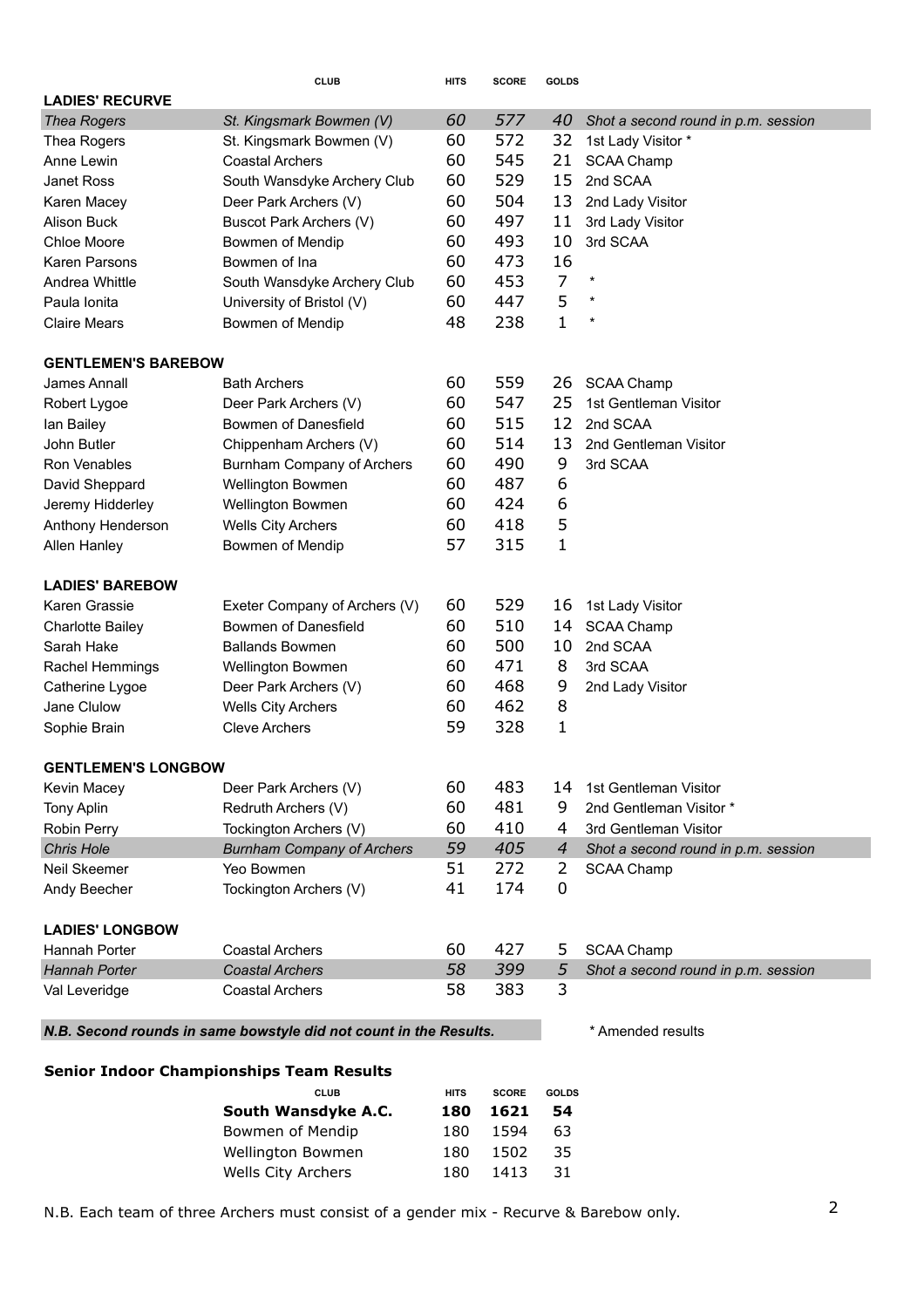|                                          | <b>JUNIOR RESULTS</b>       |             |              |                |                          |
|------------------------------------------|-----------------------------|-------------|--------------|----------------|--------------------------|
|                                          | <b>CLUB</b>                 | <b>HITS</b> | <b>SCORE</b> | <b>GOLDS</b>   |                          |
| Junior Gentlemen Under 18 Compound       |                             |             |              |                |                          |
| Jack Wood                                | Exmouth Archers (V)         | 60          | 581          | 41             | 1st Visitor              |
| Junior Gentlemen Under 14 Compound       |                             |             |              |                |                          |
| Ryan Faulkner                            | Deer Park Archers (V)       | 60          | 553          | 14             | 1st Visitor *            |
| Junior Ladies Under 16 Compound          |                             |             |              |                |                          |
| Jemima Hollingworth                      | Deer Park Archers (V)       | 60          | 547          | 10             | 1st Visitor              |
| Leah Gurney                              | <b>Bitton Archers</b>       | 60          | 510          | $\mathbf{1}$   | 1st SCAA                 |
| Junior Ladies Under 14 Compound          |                             |             |              |                |                          |
| <b>Chloe Scott</b>                       | Bowmen of Wadebridge (V)    | 60          | 549          | 14             | 1st Visitor              |
| Junior Gentlemen Under 18 Recurve        |                             |             |              |                |                          |
| Matthew Bradley                          | <b>Avalon Archery Club</b>  | 60          | 502          | 16             | 1st SCAA                 |
| <b>Junior Gentlemen Under 16 Recurve</b> |                             |             |              |                |                          |
| Hal Farnie                               | <b>Coastal Archers</b>      | 60          | 472          | 7              | 1st SCAA                 |
| <b>Junior Gentlemen Under 14 Recurve</b> |                             |             |              |                |                          |
| Carlos Amata                             | Cheltenham Archers (V)      | 60          | 487          | 9              | 1st Visitor *            |
| <b>Isaac Phillips</b>                    | AGB - SCAA                  | 60          | 456          | 6              | 1st SCAA                 |
| Junior Gentlemen Under 12 Recurve        |                             |             |              |                |                          |
| <b>Andrew Warner</b>                     | Cleve Archers (V)           | 56          | 368          | 1              | 1st Visitor              |
| <b>Junior Ladies Under 18 Recurve</b>    |                             |             |              |                |                          |
| Sophie Young                             | South Wansdyke Archery Club | 60          | 556          | 26             | 1st SCAA                 |
| <b>Hannah Wells</b>                      | Burnham Company of Archers  | 60          | 508          | 17             | 2nd SCAA                 |
| <b>Kyra Phillips</b>                     | AGB - SCAA                  | 60          | 502          | 9              |                          |
| <b>Charlotte Whittle</b>                 | South Wansdyke Archery Club | 59          | 475          | 11             |                          |
| <b>Junior Ladies Under 16 Recurve</b>    |                             |             |              |                |                          |
| <b>Harriet Crook</b>                     | South Wansdyke Archery Club | 60          | 537          | 19             | 1st SCAA                 |
| Jazmin Brain                             | Deer Park Archers (V)       | 60          | 506          | 11             | 1st Visitor              |
| Jasmine Good                             | <b>Coastal Archers</b>      | 60          | 446          | 8              | 2nd SCAA*                |
| <b>Junior Ladies Under 14 Recurve</b>    |                             |             |              |                |                          |
| Jasmine Kendall                          | Cleve Archers (V)           | 60          | 504          | 13             | 1st Visitor              |
| Scarlett Jones                           | <b>Coastal Archers</b>      | 56          | 323          | $\overline{2}$ | 1st SCAA                 |
| Junior Gentlemen Under 16 Barebow        |                             |             |              |                |                          |
| Cameron Trim                             | Yeo Bowmen                  | 60          | 457          | 7              | 1st SCAA & County Record |
|                                          | CI UB                       | <b>HITS</b> | <b>SCORE</b> | <b>GOLDS</b>   |                          |
| <b>Junior Ladies Under 16 Barebow</b>    |                             |             |              |                |                          |
| <b>Emily Summers</b>                     | Deer Park Archers (V)       | 60          | 479          | 10             | 1st Visitor              |
| Isabel Plowman                           | Newnham Archery Club (V)    | 60          | 437          | 5              | 2nd Visitor              |
| <b>Junior Ladies Under 12 Barebow</b>    |                             |             |              |                |                          |
| Amber Snell                              | Newnham Archery Club (V)    | 56          | 341          | 1              | 1st Visitor              |
| Ava Snell                                | Newnham Archery Club (V)    | 54          | 301          | 3              | 2nd Visitor              |
| <b>Junior Ladies Under 16 Longbow</b>    |                             |             |              |                |                          |
| Molly Joyce                              | Burnham Company of Archers  | 36          | 151          | 0              | 1st SCAA                 |
|                                          |                             |             |              |                |                          |

3